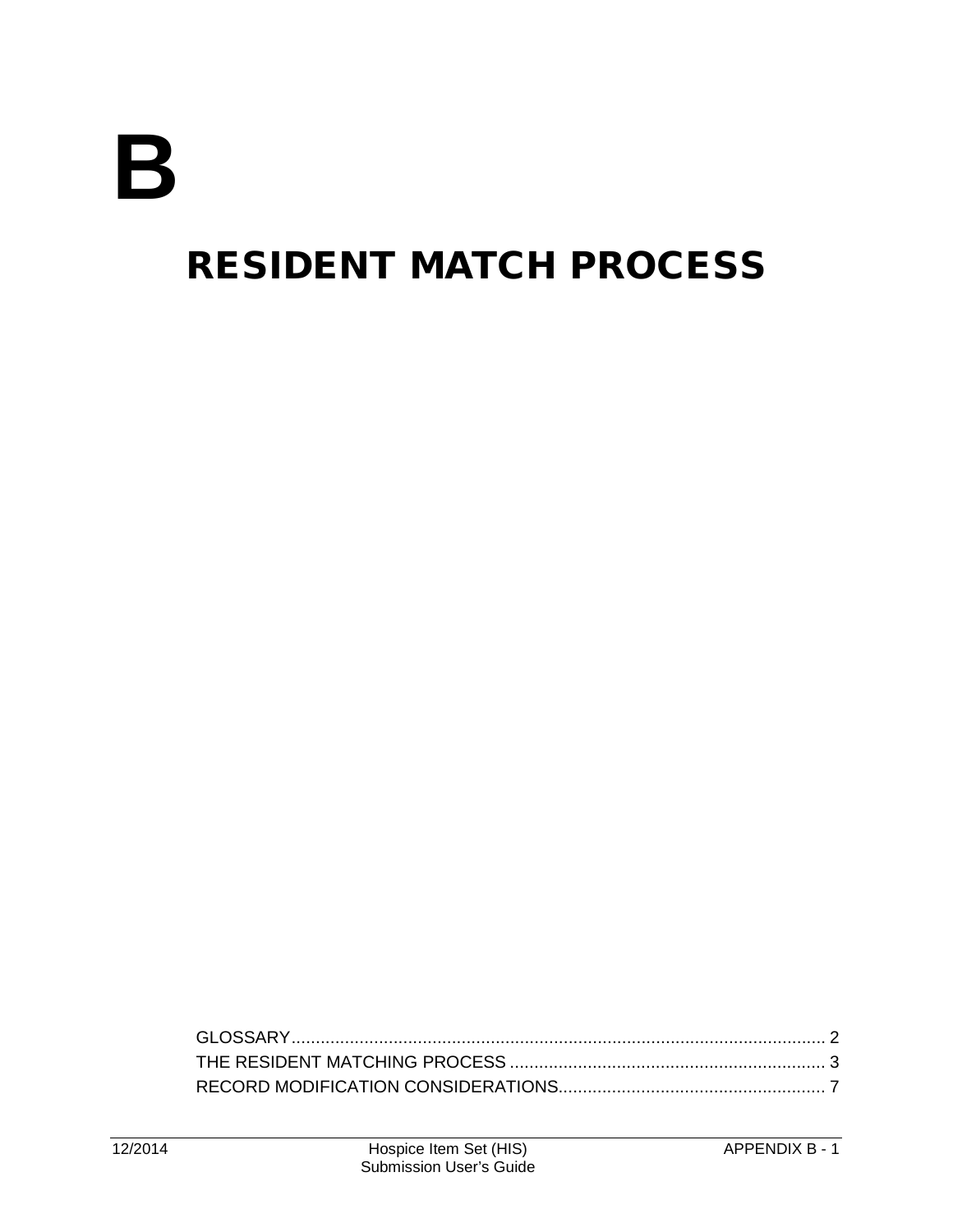## <span id="page-1-0"></span>**GLOSSARY**

The following important terms are used in this document:

| <b>Term</b>                 | <b>Meaning</b>                                                                                                                                                                                                                                                                                                                                                                                                                                                                                                                                                                                                                                              |
|-----------------------------|-------------------------------------------------------------------------------------------------------------------------------------------------------------------------------------------------------------------------------------------------------------------------------------------------------------------------------------------------------------------------------------------------------------------------------------------------------------------------------------------------------------------------------------------------------------------------------------------------------------------------------------------------------------|
| <b>Submitted Record</b>     | Information that is submitted to the QIES ASAP system, whether<br>it is a new, inactivated, or modified (corrected) assessment,<br>entry/death tracking record, or an HIS abstraction record, it is<br>referred to generically in this document as a submitted record.                                                                                                                                                                                                                                                                                                                                                                                      |
| <b>Facility Internal ID</b> | An internal identifier assigned to a provider by the QIES ASAP<br>system. Depending on the system, this may be the provider's<br>Facility Internal ID or the Provider Internal ID. Facility Internal ID<br>is based upon the provider's FAC_ID (for HHA,<br>HHA_AGENCY_ID).                                                                                                                                                                                                                                                                                                                                                                                 |
| <b>Resident</b>             | A resident of a long-term care facility or a patient of an LTCH,<br>IRF, hospice, or a home health agency is referred to generically<br>in this document as a resident.                                                                                                                                                                                                                                                                                                                                                                                                                                                                                     |
| <b>Resident Record</b>      | Information that uniquely identifies a resident. A resident record<br>is created initially from the resident-identifying information<br>included in the first record submitted for that resident. Ideally,<br>only one resident record exists for each resident. Subsequent<br>submitted records for the resident are then associated with that<br>resident record by means of the Resident Match process. Each<br>resident should have one resident record to which one or more<br>submitted records are associated. Resident records comprise<br>the Resident table in the national database. Resident records<br>are used to organize submitted records. |
| <b>Resident Match</b>       | The process by which the resident-identifying information<br>contained in a submitted record is compared to existing resident<br>records in the Resident table so that, if appropriate, the<br>submitted record may be associated with an existing resident<br>record rather than creating a new resident record.                                                                                                                                                                                                                                                                                                                                           |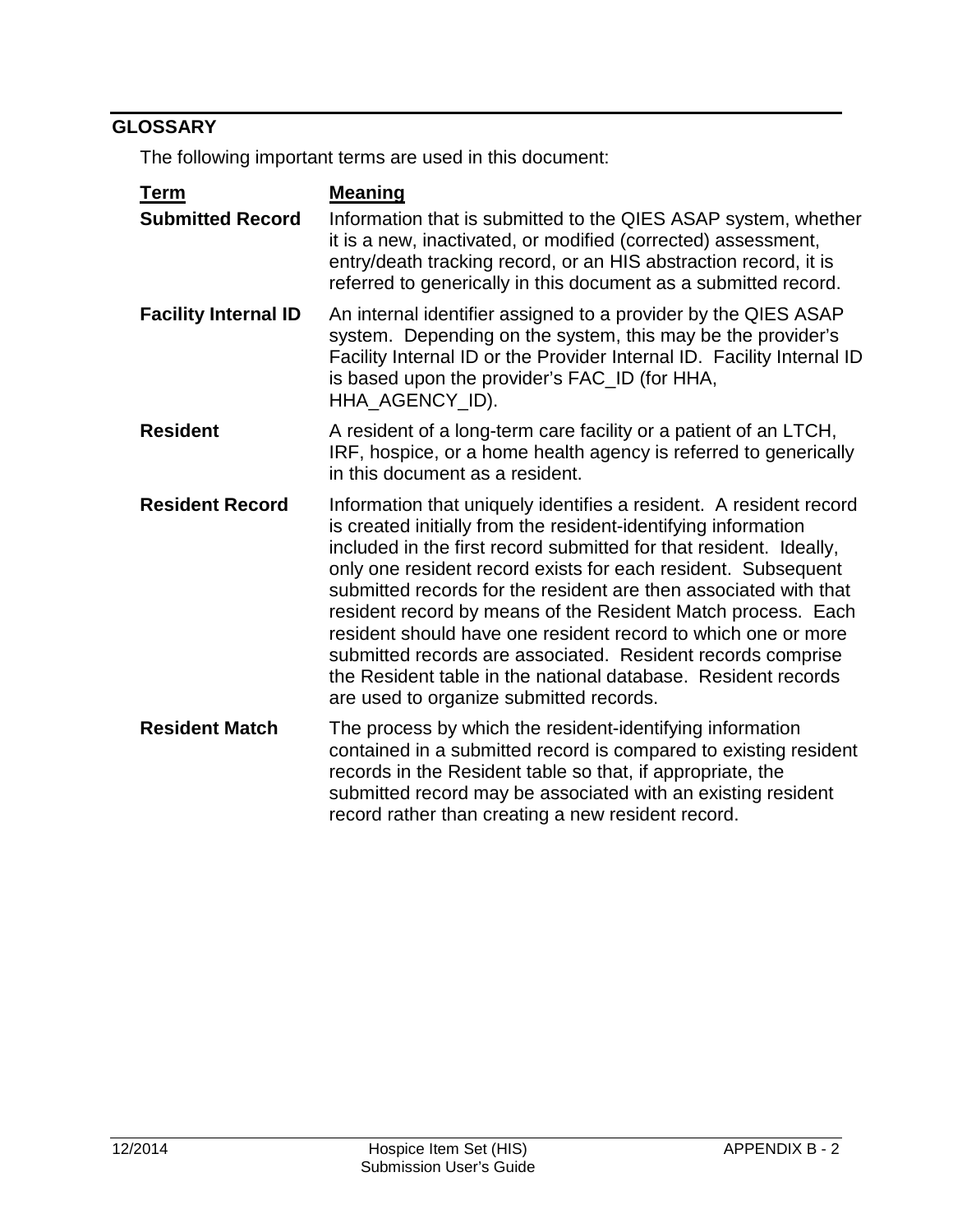#### <span id="page-2-0"></span>**THE RESIDENT MATCHING PROCESS**

When a submitted record is accepted into the national database, the system compares the resident-identifying information contained in the submitted record to corresponding information in the existing resident records in the Resident table. Based upon specific criteria listed below, this process determines if the resident is a new resident or one for whom a resident record already exists. If the residentidentifying information submitted in the record is sufficiently similar to the resident information in an existing resident record, a match occurs and the submitted record is associated with the existing resident record. If the resident-identifying information in the submitted record is not sufficiently similar to an existing resident record, a new resident record is created in the Resident table and the submitted record is associated with that new resident record.

The following fields, in various combinations, are the criteria used to determine if the resident identified in the submitted record matches an existing resident record in the Resident table:

- State ID
- Facility Internal ID
- Social Security Number (SSN)
- Last Name
- First Name
- Date of Birth
- Gender

**NOTE**: Only fields with a non-blank value are used as criteria in the Resident Match process.

**NOTE**: Each resident record in the Resident table is associated with a state. Only those resident records associated with the state identified in the submitted record are considered in the Resident Match process.

The criteria used for the Resident Match process are grouped into sets. Using these criteria sets, the Resident Match process compares the resident information in each submitted record to the existing information in the resident records in the Resident table in the order shown in the table below. When a match occurs, the Criteria Set ID of the criteria set that determined the match is stored in the resident match criteria column of the accepted submitted record for future reference.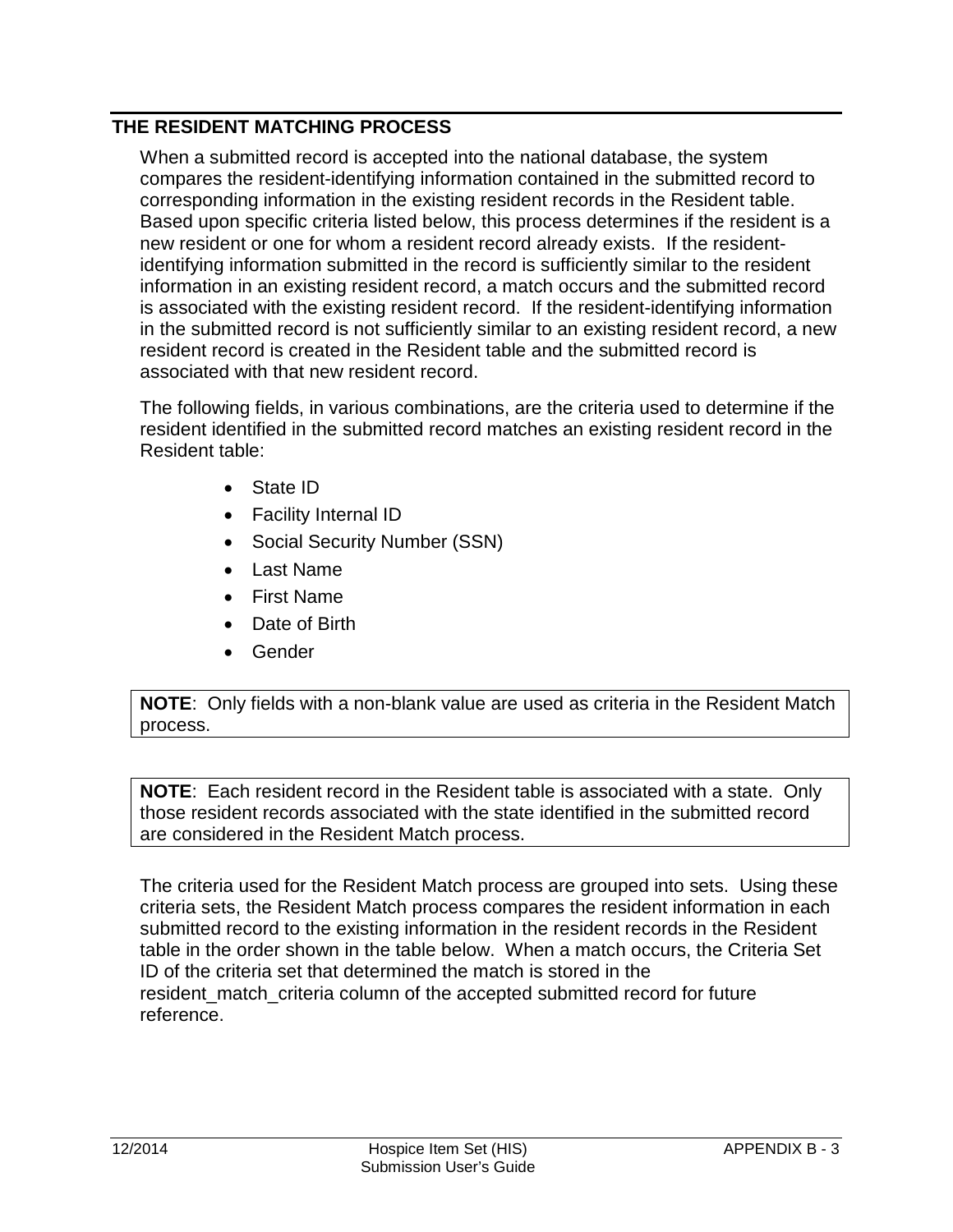#### **Resident Match Criteria Set**

| Comparison<br>Order | <b>Criteria</b><br>Set ID | <b>State</b><br>ID | <b>Facility</b><br><b>Internal ID</b> | <b>SSN</b>   | Last<br><b>Name</b> | <b>First</b><br><b>Name</b> | <b>Birth</b><br><b>Date</b> | <b>Gender</b> |
|---------------------|---------------------------|--------------------|---------------------------------------|--------------|---------------------|-----------------------------|-----------------------------|---------------|
|                     |                           | $\checkmark$       |                                       | $\checkmark$ | $\checkmark$        |                             |                             | $\mathbf{v}$  |
| 2                   | 9                         | v                  | n                                     | $\checkmark$ | v                   | $\checkmark$                | $\checkmark$                | $\mathbf{v}$  |
| 3                   | 11                        | $\checkmark$       | v                                     | $\checkmark$ | $\checkmark$        | n                           | n                           |               |
| 4                   | 3                         | v                  | n                                     | n            | v                   |                             |                             |               |
| 5                   | 4                         | $\checkmark$       | n                                     | $\checkmark$ | n.                  | n                           | $\lambda$                   | $\sqrt{}$     |
| 6                   | 5                         | $\checkmark$       | n                                     | $\checkmark$ | $\checkmark$        | $\mathbf{v}$                | n                           |               |
|                     | 6                         | $\checkmark$       |                                       | n            | v                   | v                           | C                           |               |
| 8                   | 10                        |                    | n                                     |              |                     |                             |                             | n             |

Notes:  $Y = an exact match is required$ 

n = field is not used as match criteria

 $C = a$  match of the month and year is required

Last Name and First Name are converted to upper case letters prior to comparison

**NOTE**: The middle name is not used in the Resident Match process. When two residents with *unknown SSNs* have the same:

- First Name,
- Last Name, and
- Date of Birth (MM/DD/YYYY or MM/YYYY),

(such as twins with the same first name, but different middle names), enter at least one of the resident's middle name into the *First Name* field (along with the first name) to make the first names unique. This ensures that unique records for both residents exist in the Resident table. If identical names are entered in the First Name field for both residents and SSN are not entered, the system considers them the same resident and associates all of the submitted records for *both* residents with that *one* resident record. This may cause some submitted records to receive warnings or be rejected.

Using the resident match criteria sets defined above, the following flowchart depicts the Resident Matching process: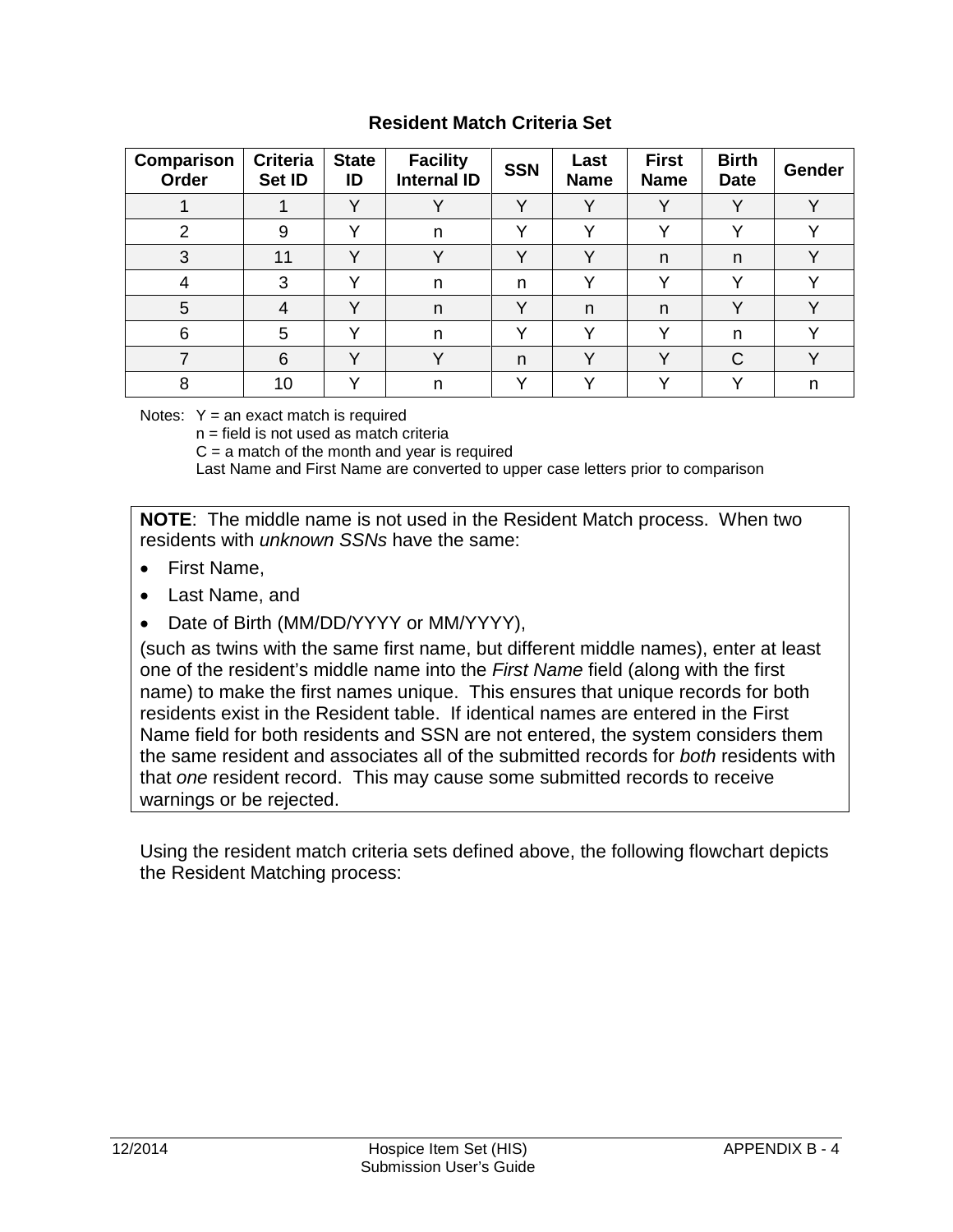### Determining if New/Changed Resident Identifiers Update an Existing Resident Record or Create a New Resident Record

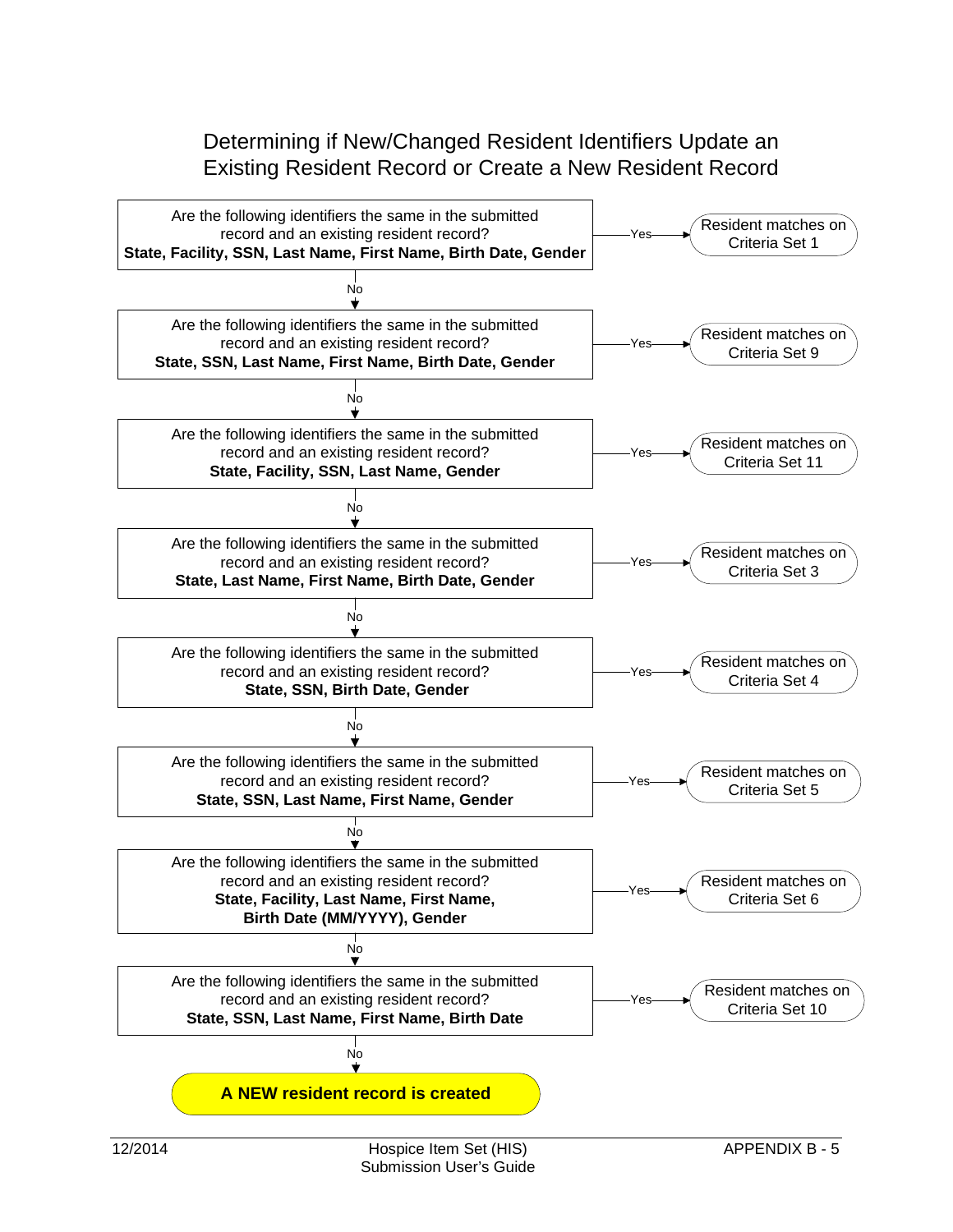When a match occurs, if the resident information in the accepted submitted record is more recent and differs from the resident information in the resident record in the Resident table, the resident record is updated with the newly submitted information. The following fields may be updated in this manner:

- Current Facility Internal ID
- Social Security Number
- Last Name
- First Name
- Middle Initial
- Date of Birth
- Gender
- Ethnicity
- Death Date
- Medicare Number
- Medicaid Number

Examples of when a resident record is updated (after a match occurs) with more recent resident-identifying information from an accepted submitted record include, **but are not limited to**:

- Different/corrected spelling of *last name* if SSN, birth date, and gender match
- Different/corrected spelling of *first name* if SSN, last name, and gender match
- Different/corrected/previously missing *birth date* if SSN, last name, first name, and gender match
- Different/corrected/previously missing *SSN* if last name, first name, birth date, and gender match
- Different Facility Internal ID if last name, first name, birth date, and gender match

(The resident table is based upon the state, not the provider. When a resident receives care from more than one provider within the same state, the resident record is automatically updated with the most recent Facility Internal ID)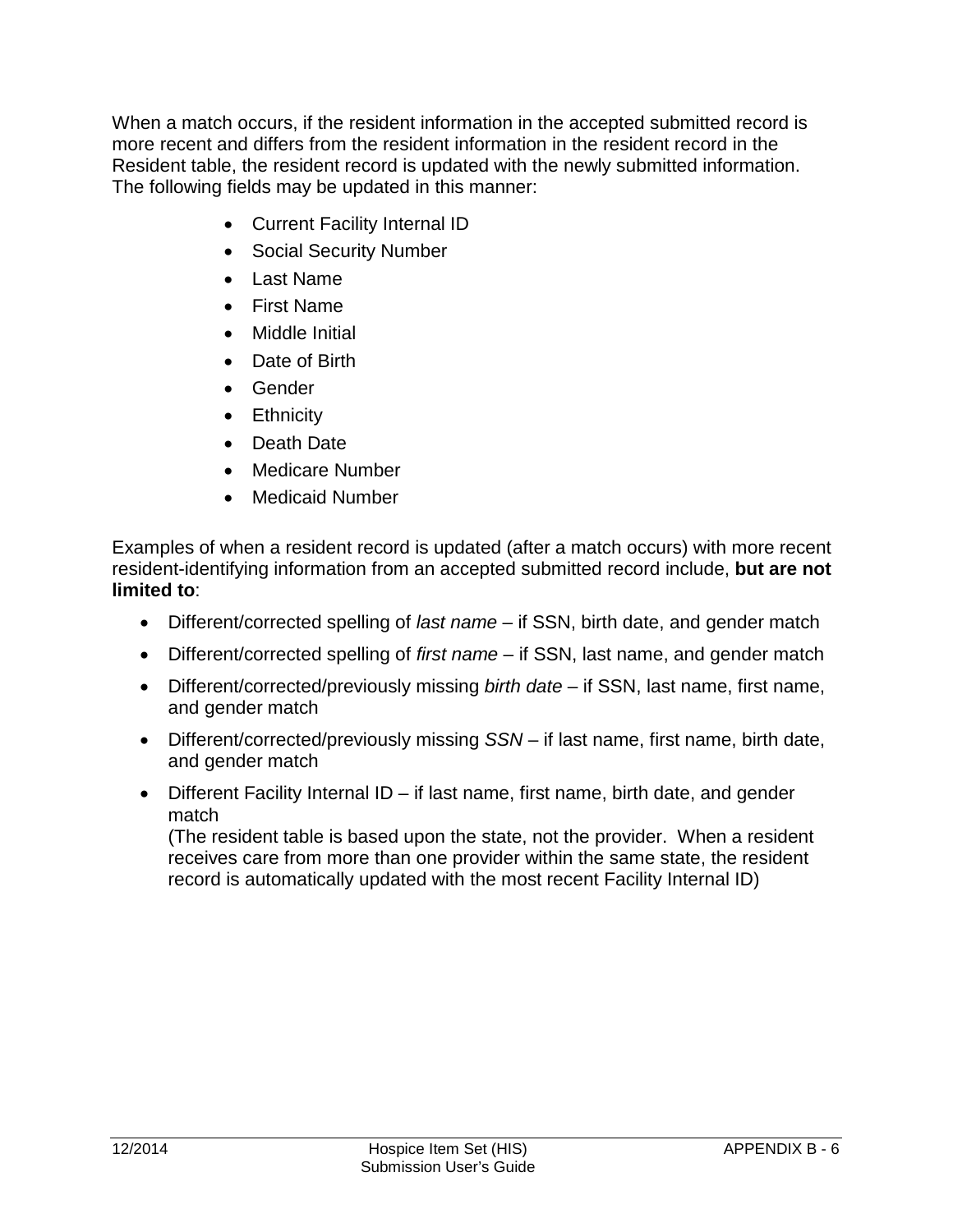#### <span id="page-6-0"></span>**RECORD MODIFICATION CONSIDERATIONS**

If more than one of the resident-identifying criteria fields differ in a submitted modification record and its corresponding resident record, the action taken may vary depending on the system to which the record was submitted.

For OASIS, LTCH, IRF, and Hospice, the original record may not be found and the modification may be rejected with a "record not found" fatal error message. Due to this possibility, OASIS, LTCH, and Hospice policy instructs the provider to submit an inactivation record when the first name, last name, SSN, gender and/or birthdate is to be corrected. A new record with the correct information is then submitted.

For MDS if a new resident record is determined to be needed, it will be added to the resident table and the replacement record associated with the new resident. Depending upon the situation, this may or may not be the desired outcome.

For MDS and IRF:

When you must modify multiple resident-identifying fields in a previously accepted record, refer to the flowchart above. It will assist you in determining if you can submit all of the necessary resident identifier changes in *one* modification. Compare the values of the resident-identifying fields (First Name, Last Name, SSN, Birth Date and Gender) in the modification record to those in the previously accepted record it is correcting. You may need to complete and submit *multiple* modifications to a record to ensure that a new resident record is *not* created. If the flow chart states that "A NEW resident is created", the changes require multiple modifications to the record – if you do not wish to create a new resident record. For each modification, check the flowchart to determine the outcome of the change you are planning to make.

Based upon the flowchart above and assuming that you are *not* changing the State or Facility Internal ID, the following rules govern whether or not a new resident record is created when you submit a record modification with differing resident identifiers.

- You may update *one* of the following fields or combinations of fields without creating a new resident record **if all other resident-identifying fields** are present and matching:
	- SSN (requires a match of the birth month and year minimally; day of month is optional)
	- First Name and Last Name
	- First Name and Birth Date
	- Gender
- If **Gender** is not available, you may *not* update *any* other resident-identifying field without creating a new resident record.